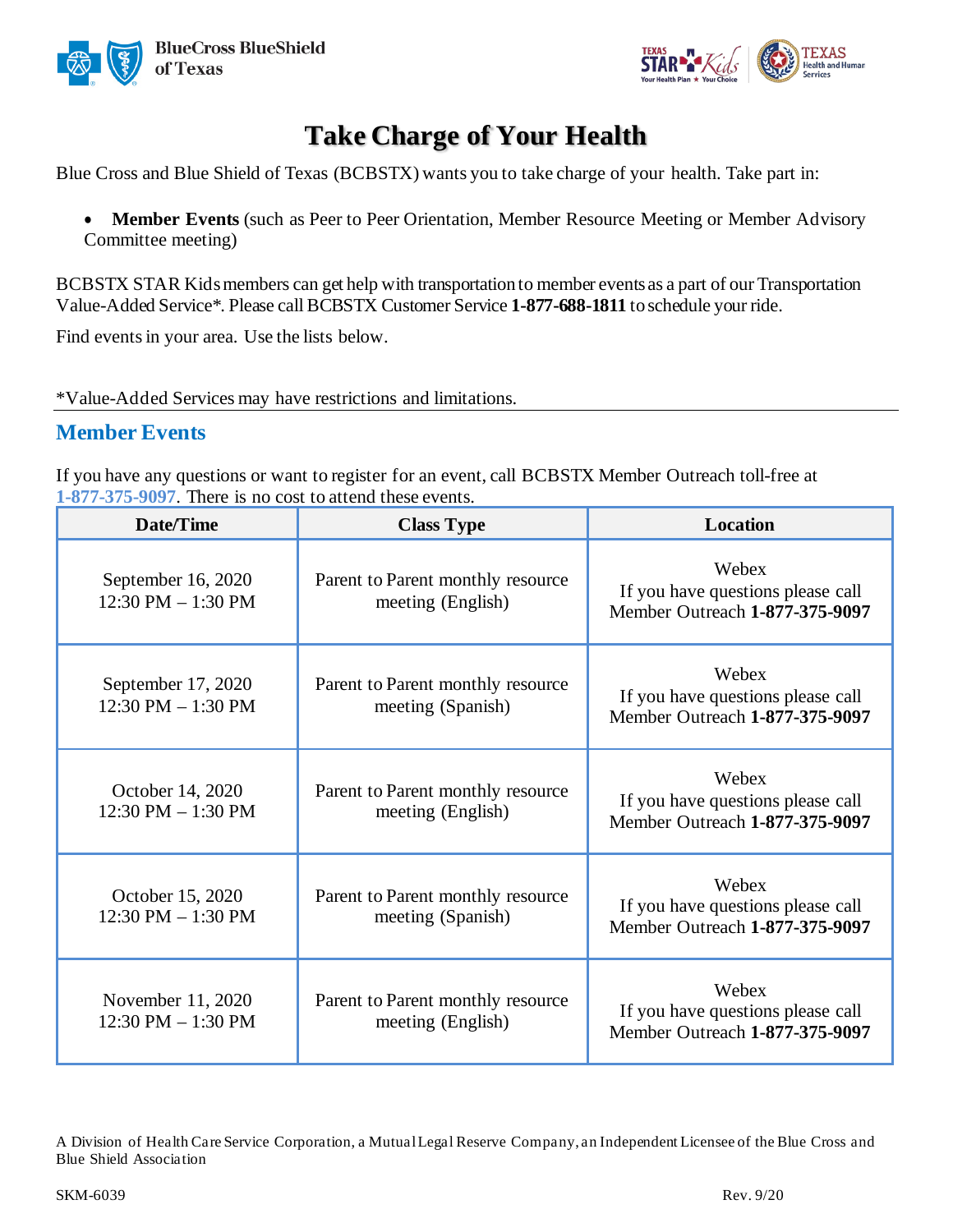| November 12, 2020<br>12:30 PM $-$ 1:30 PM    | Parent to Parent monthly resource<br>meeting (Spanish) | Webex<br>If you have questions please call<br>Member Outreach 1-877-375-9097 |
|----------------------------------------------|--------------------------------------------------------|------------------------------------------------------------------------------|
| November 12, 2020<br>$10:00$ AM $- 12:00$ PM | Member Advisory Group (MAG)<br>Meeting – Central       | Webex<br>If you have questions please call<br>Member Outreach 1-877-375-9097 |

**Tell us what you think!** Each quarter BCBSTX holds a Member Advisory Group (MAG) Meeting so that we can find out how we can serve you better. If you would like to come and share your ideas with BCBSTX staff and community partners on what you like about your plan benefits or where we can do better, please contact the STAR Kids member advocate in your area for details. For the Travis Service Area call toll-free at **1-877-375- 9097**, or in MRSA Central call **1-855-497-0857**; TTY at **7-1-1**.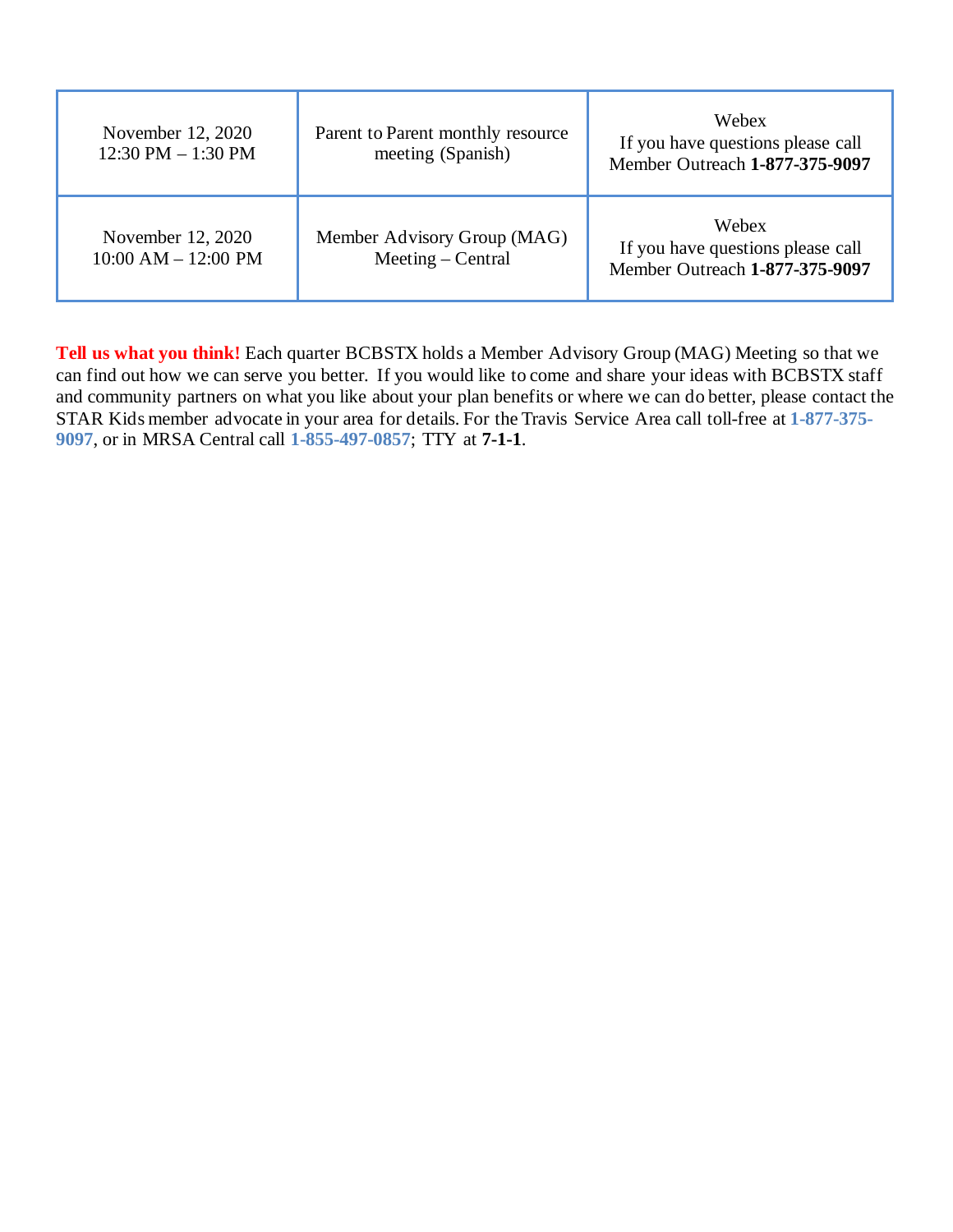To get auxiliary aids and services, or to get written or oral interpretation to understand the information given to you, including materials in alternative formats such as large print, braille or other languages, please call BCBSTX STAR Kids Customer Service at 1-877-688-1811 (TTY/TDD 7-1-1).

Blue Cross and Blue Shield of Texas complies with applicable Federal civil rights laws and does not discriminate on the basis of race, color, national origin, age, disability, or sex. Blue Cross and Blue Shield of Texas does not exclude people or treat them differently because of race, color, national origin, age, disability, or sex.

Blue Cross and Blue Shield of Texas:

- Provides free aids and services to people with disabilities to communicate effectively with us, such as:
	- Qualified sign language interpreters
	- Written information in other formats (large print, audio, accessible electronic formats, other formats)
- Provides free language services to people whose primary language is not English, such as:
	- Qualified interpreters
	- Information written in other languages

If you need these services, contact Civil Rights Coordinator.

If you believe that Blue Cross and Blue Shield of Texas has failed to provide these services or discriminated in another way on the basis of race, color, national origin, age, disability, or sex, you can file a grievance with: Civil Rights Coordinator, Office of Civil Rights Coordinator, 300 E. Randolph St., 35th floor, Chicago, Illinois 60601, 1-855-664-7270, TTY/TDD: 1-855-661-6965, Fax: 1-855-661-6960, Civilrightscoordinator@hcsc.net. You can file a grievance in person or by mail, fax, or email. If you need help filing a grievance, Civil Rights Coordinator is available to help you.

You can also file a civil rights complaint with the U.S. Department of Health and Human Services, Office for Civil Rights, electronically through the Office for Civil Rights Complaint Portal, available at https://ocrportal.hhs.gov/ocr/portal/lobby.jsf, or by mail or phone at:

> U.S. Department of Health and Human Services 200 Independence Avenue, SW Room 509F, HHH Building Washington, D.C. 20201

## 1-800-368-1019, 800-537-7697 (TDD)

Complaint forms are available at [http://www.hhs.gov/ocr/office/file/index.html.](http://www.hhs.gov/ocr/office/file/index.html)